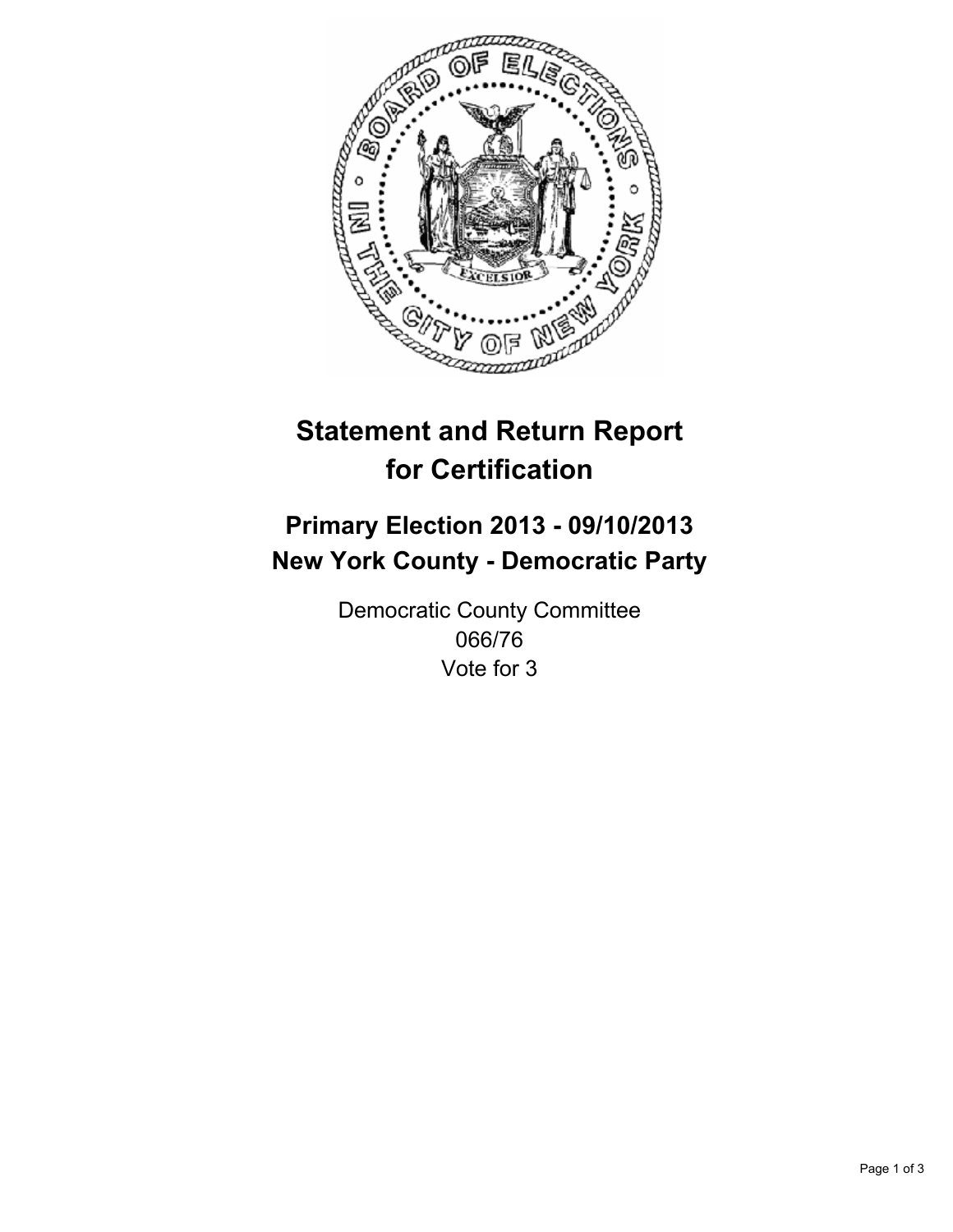

## **Assembly District 76**

| <b>EMERGENCY</b>     | 0   |
|----------------------|-----|
| ABSENTEE/MILITARY    | 3   |
| <b>FEDERAL</b>       | 0   |
| SPECIAL PRESIDENTIAL | 0   |
| <b>AFFIDAVIT</b>     | 3   |
| MICAH Z. KELLNER     | 53  |
| STEVEN S. GOLDBERG   | 57  |
| <b>ALVIN TOPOL</b>   | 48  |
| <b>ANDREW FRANK</b>  | 45  |
| <b>Total Votes</b>   | 203 |